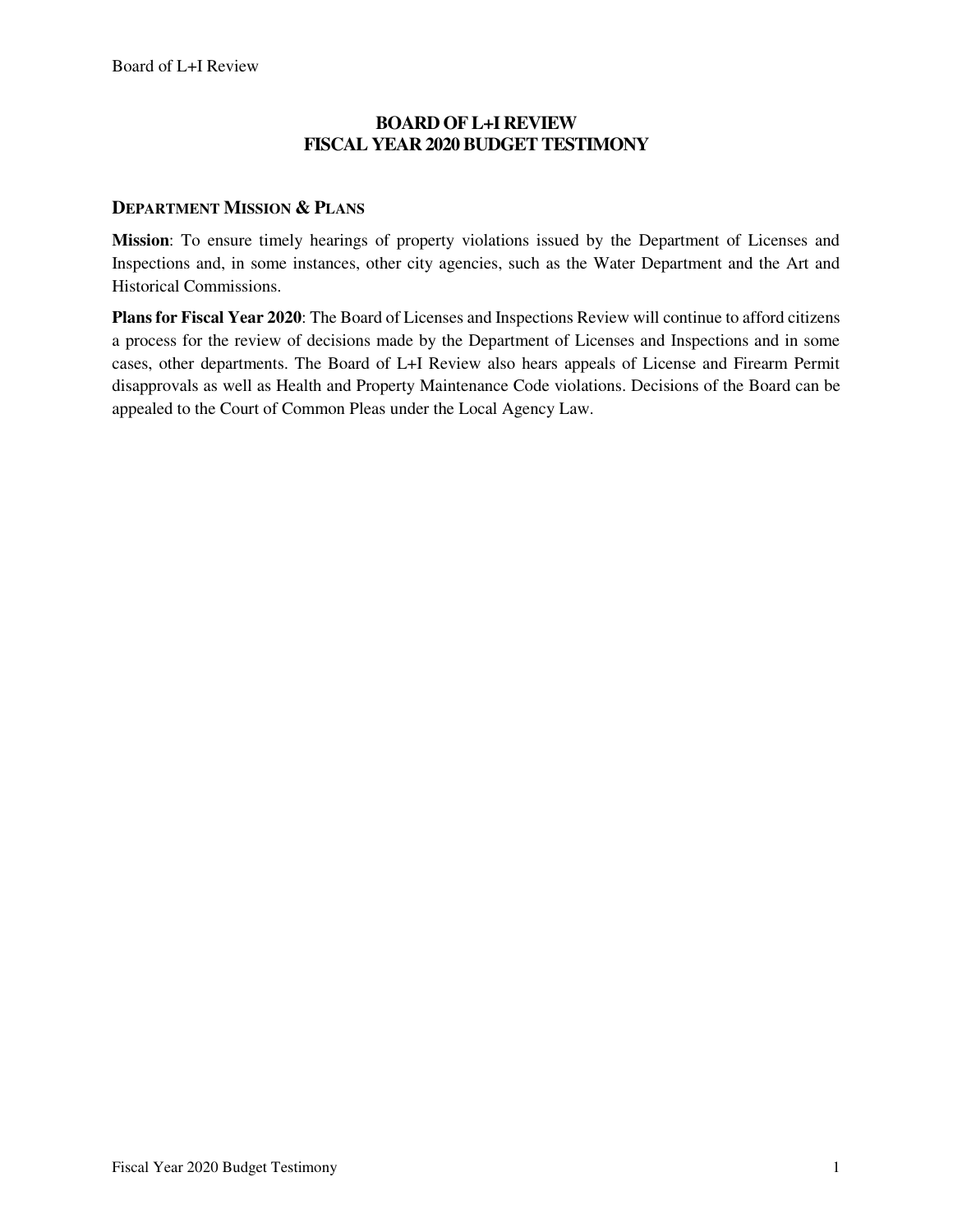| <b>Staff Demographics Summary (as of November 2018)</b> |          |          |          |          |  |
|---------------------------------------------------------|----------|----------|----------|----------|--|
|                                                         | Total    | Minority | White    | Female   |  |
| Number of Full-Time Staff                               | 2        |          |          |          |  |
| Number of Exempt Staff                                  | 0        | 0        | $\theta$ |          |  |
| Number of Executive Staff<br>(deputy level and above)   | $\Omega$ | $\theta$ | 0        |          |  |
| Average Salary, Full-Time Staff                         | \$45,769 | \$47,093 | \$44,445 | \$45,769 |  |
| Average Salary, Exempt Staff                            | N/A      | N/A      | N/A      | N/A      |  |
| Average Salary, Executive Staff                         | N/A      | N/A      | N/A      | N/A      |  |
| Median Salary, Full-Time Staff                          | \$45,769 | \$47,093 | \$44,445 | \$45,769 |  |
| Median Salary, Exempt Staff                             | N/A      | N/A      | N/A      | N/A      |  |
| Median Salary, Executive Staff                          | N/A      | N/A      | N/A      | N/A      |  |

# **BUDGET SUMMARY & OTHER BUDGET DRIVERS**

| <b>Employment Levels (as of November 2018)</b>             |                            |                                              |  |  |  |
|------------------------------------------------------------|----------------------------|----------------------------------------------|--|--|--|
|                                                            | <b>Budgeted</b><br>in FY19 | Filled as of<br>the Increment<br>Run (11/18) |  |  |  |
| Number of Full-Time Positions                              | 2                          |                                              |  |  |  |
| Number of Exempt Positions                                 |                            |                                              |  |  |  |
| Number of Executive Positions (deputy)<br>level and above) |                            |                                              |  |  |  |
| Average Salary of All Full-Time Positions                  | \$45,769                   | \$45,769                                     |  |  |  |
| Median Salary of All Full-Time Positions                   | \$45,769                   | \$45,769                                     |  |  |  |

| <b>General Fund Financial Summary by Class</b> |                |             |                       |                |                |                   |
|------------------------------------------------|----------------|-------------|-----------------------|----------------|----------------|-------------------|
|                                                | FY18 Original  | FY18 Actual | FY19 Original         | FY19 Estimated | FY20 Proposed  | Difference: FY20- |
|                                                | Appropriations | Obligations | <i>Appropriations</i> | Obligations    | Appropriations | <b>FY19</b>       |
| Class 100 - Employee Compensation              | \$161.349      | \$143,207   | \$162,284             | \$162,284      | \$163.434      | \$1,150           |
| Class 200 - Purchase of Services               | \$10,436       | \$9.928     | \$10,436              | \$10,436       | \$10,436       | \$0               |
|                                                | \$171,785      | \$153,135   | \$172,720             | \$172,720      | \$173,870      | \$1,150           |

The Board of L+I Review has no professional services contracts.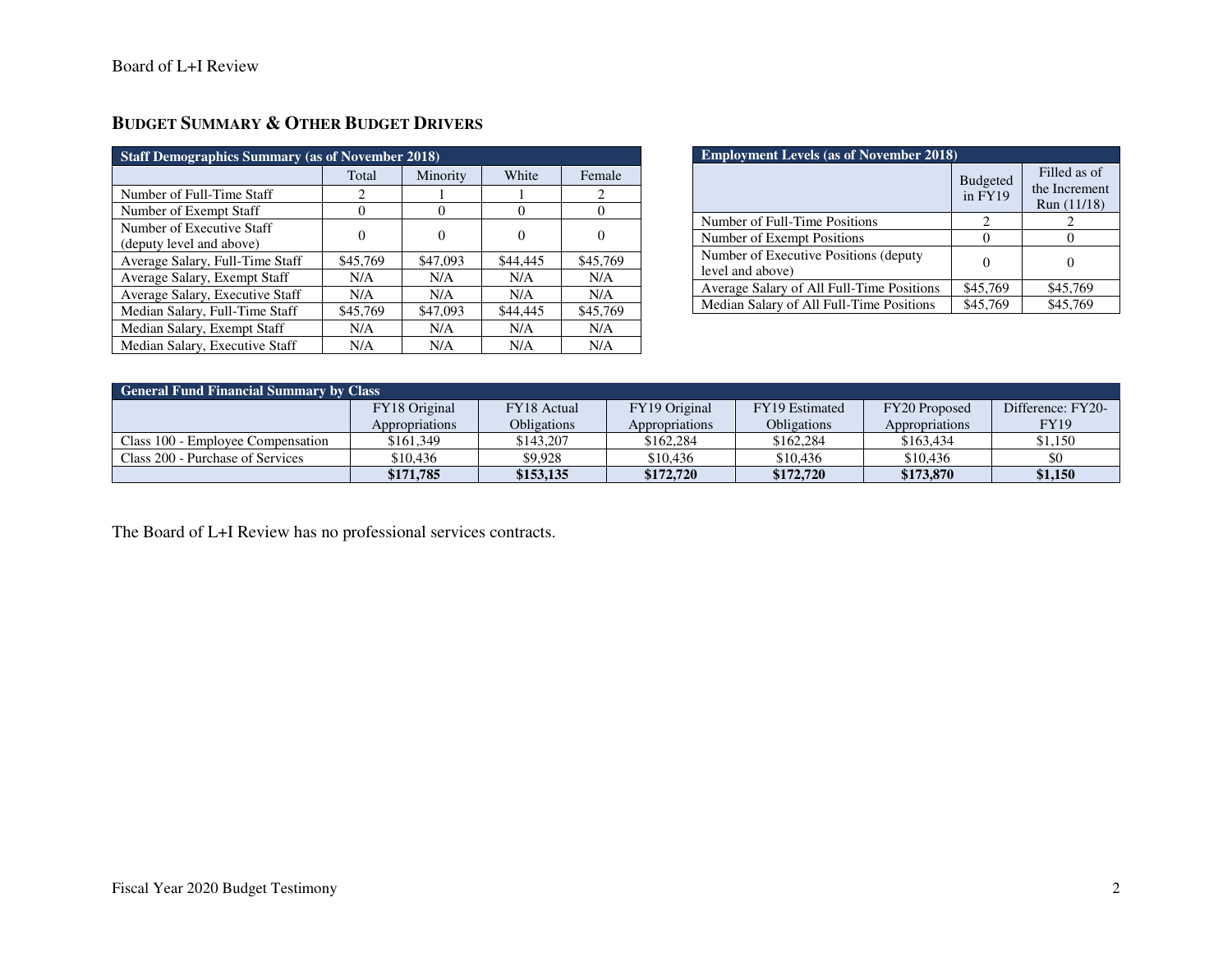### **PROPOSED BUDGET OVERVIEW**

#### **Proposed Funding Request**:

The proposed Fiscal Year 2020 General Fund budget totals \$173,870, an increase of \$1,150 over Fiscal Year 2019 estimated obligation levels. This increase is primarily due to the District Council 33 pay raises.

The proposed budget includes:

- \$163,434 in Class 100, a \$1,150 increase over FY19. This additional funding will cover the DC33 pay raises.
- \$10,436 in Class 200, which represents no change from FY19.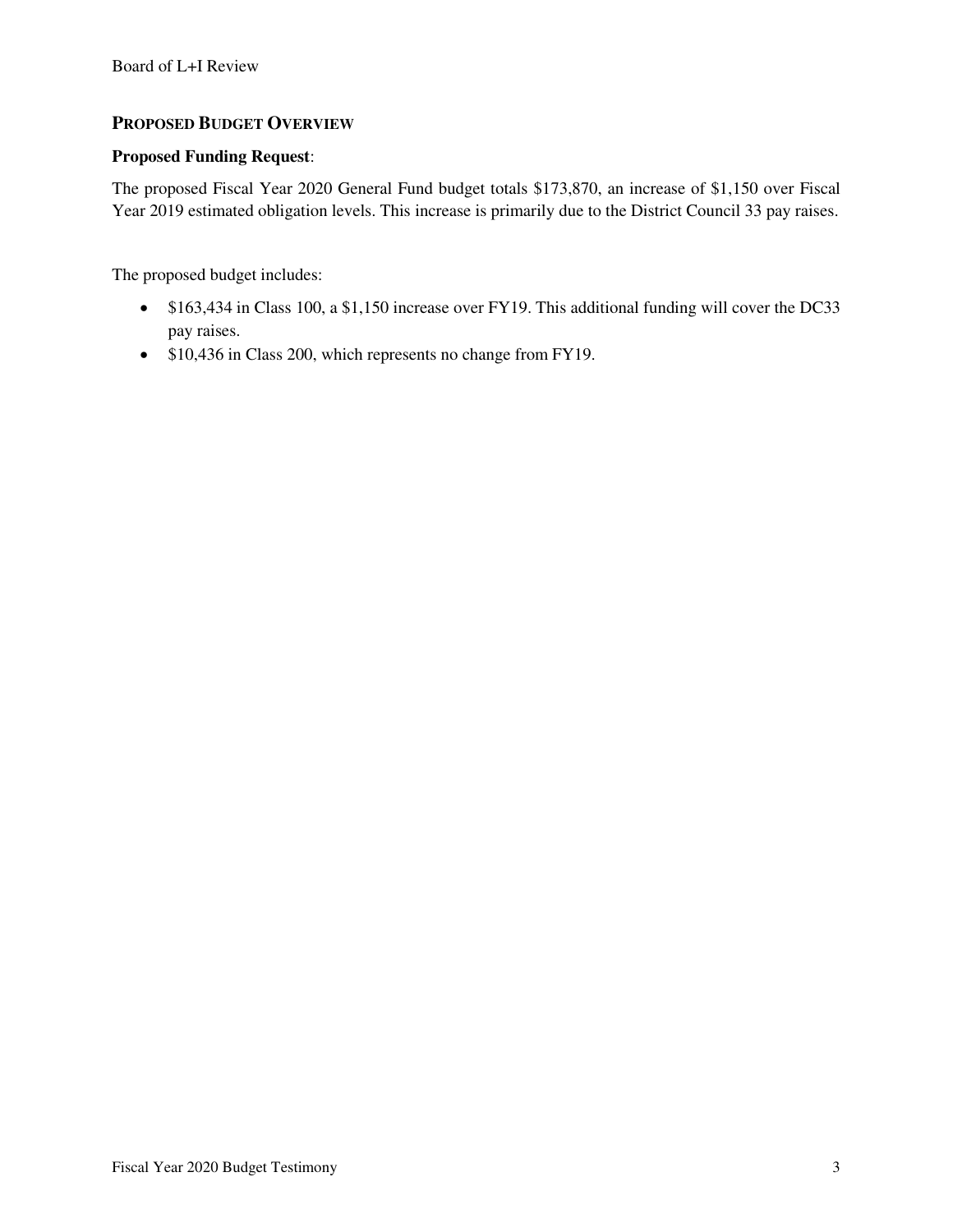# **STAFFING LEVELS**

The department is requesting two budgeted positions for FY20, which represents no change from FY19.

### **NEW HIRES**

The Board of L + I Review has no new hires to report.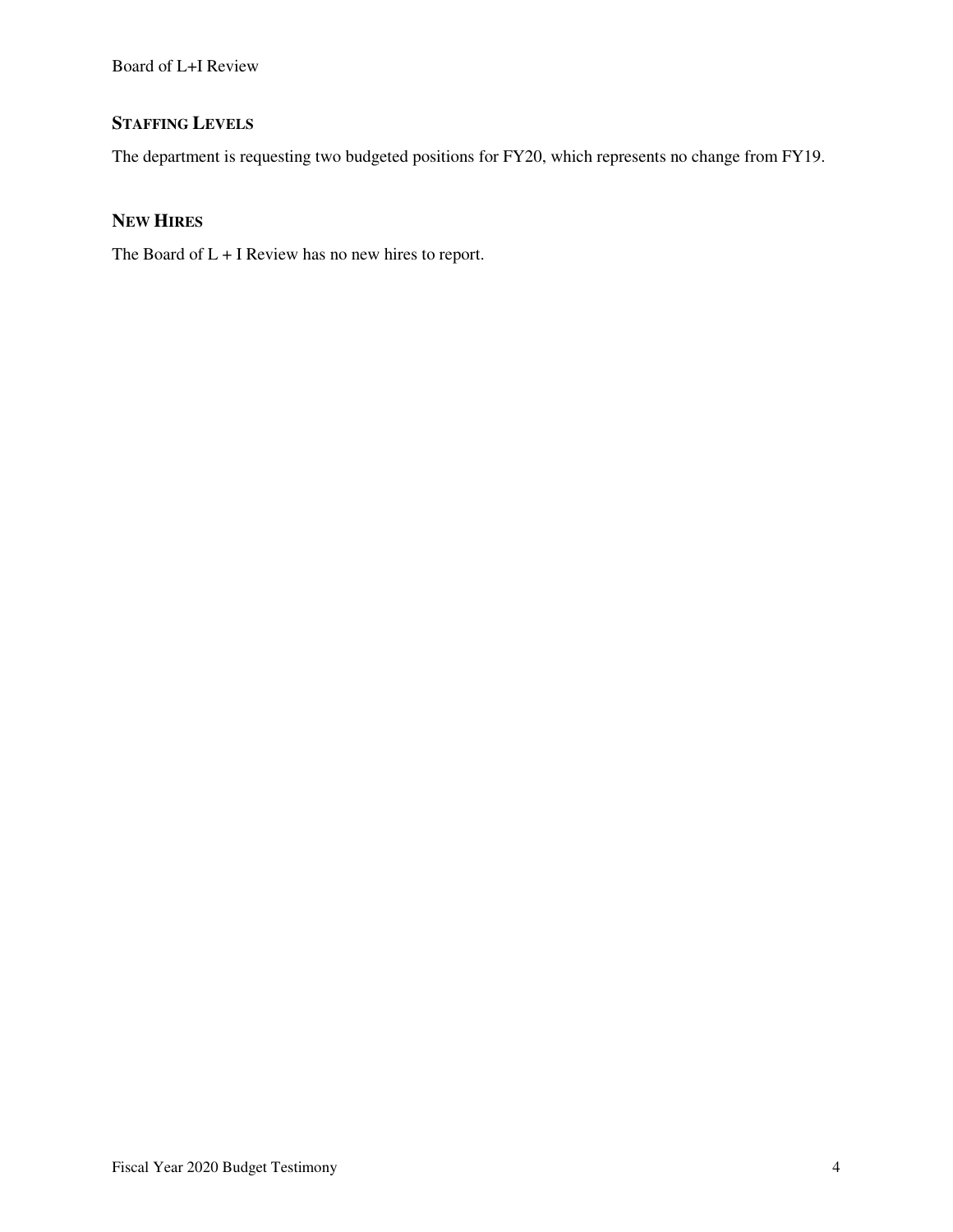# **PERFORMANCE, CHALLENGES, AND INITIATIVES**

N/A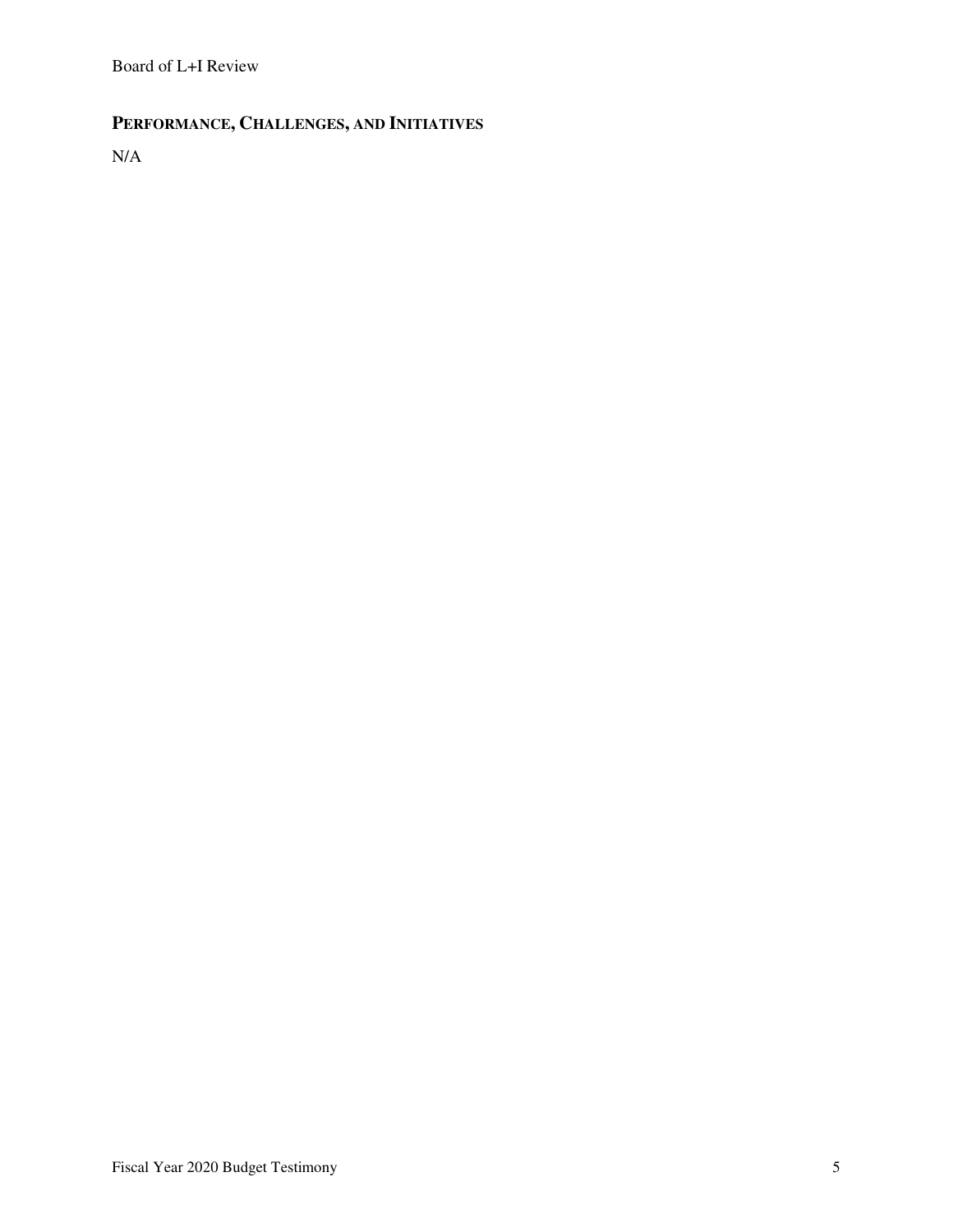# **OTHER BUDGETARY IMPACTS**

# **Federal and State (Where Applicable)**

N/A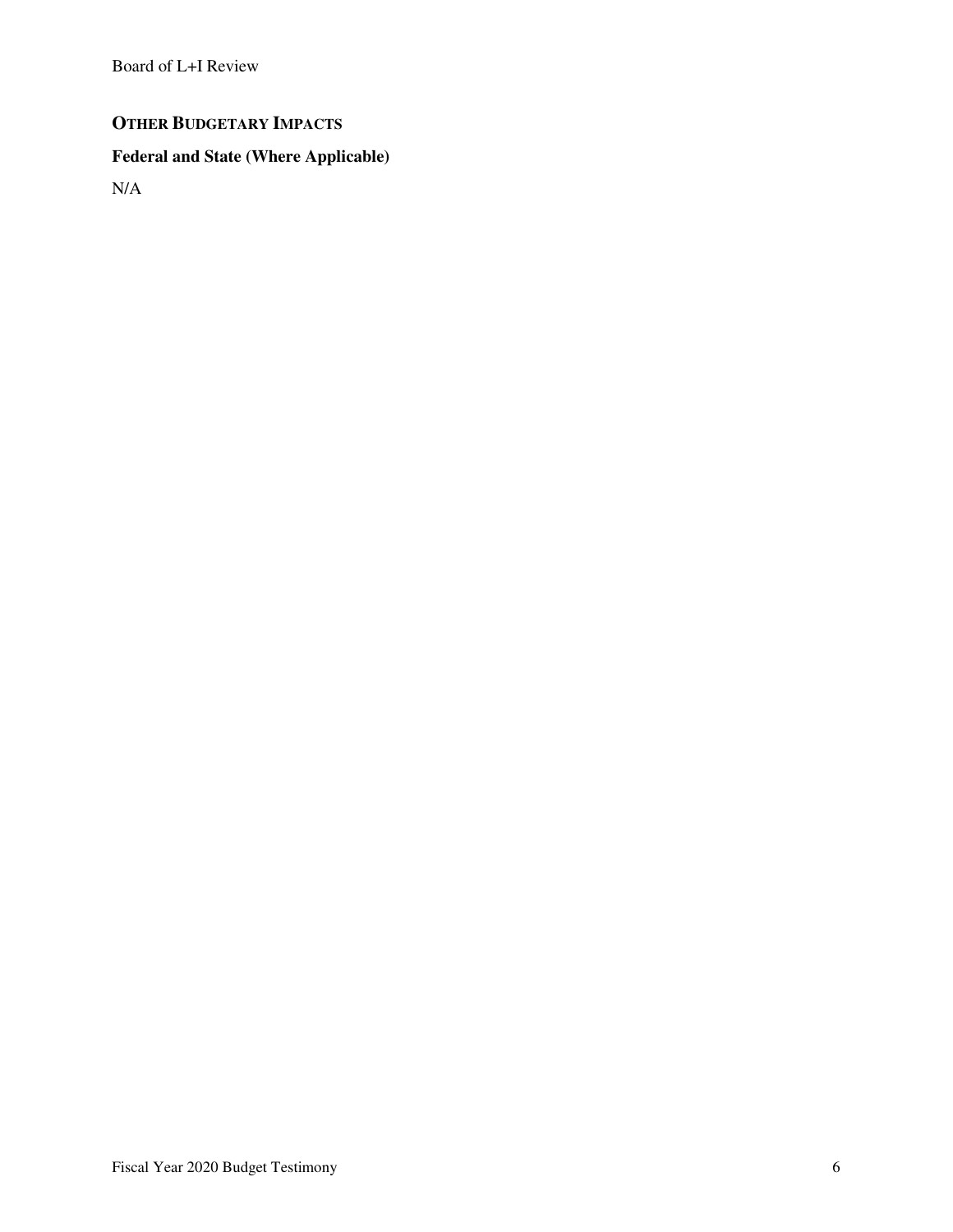## **CONTRACTING EXPERIENCE**

N/A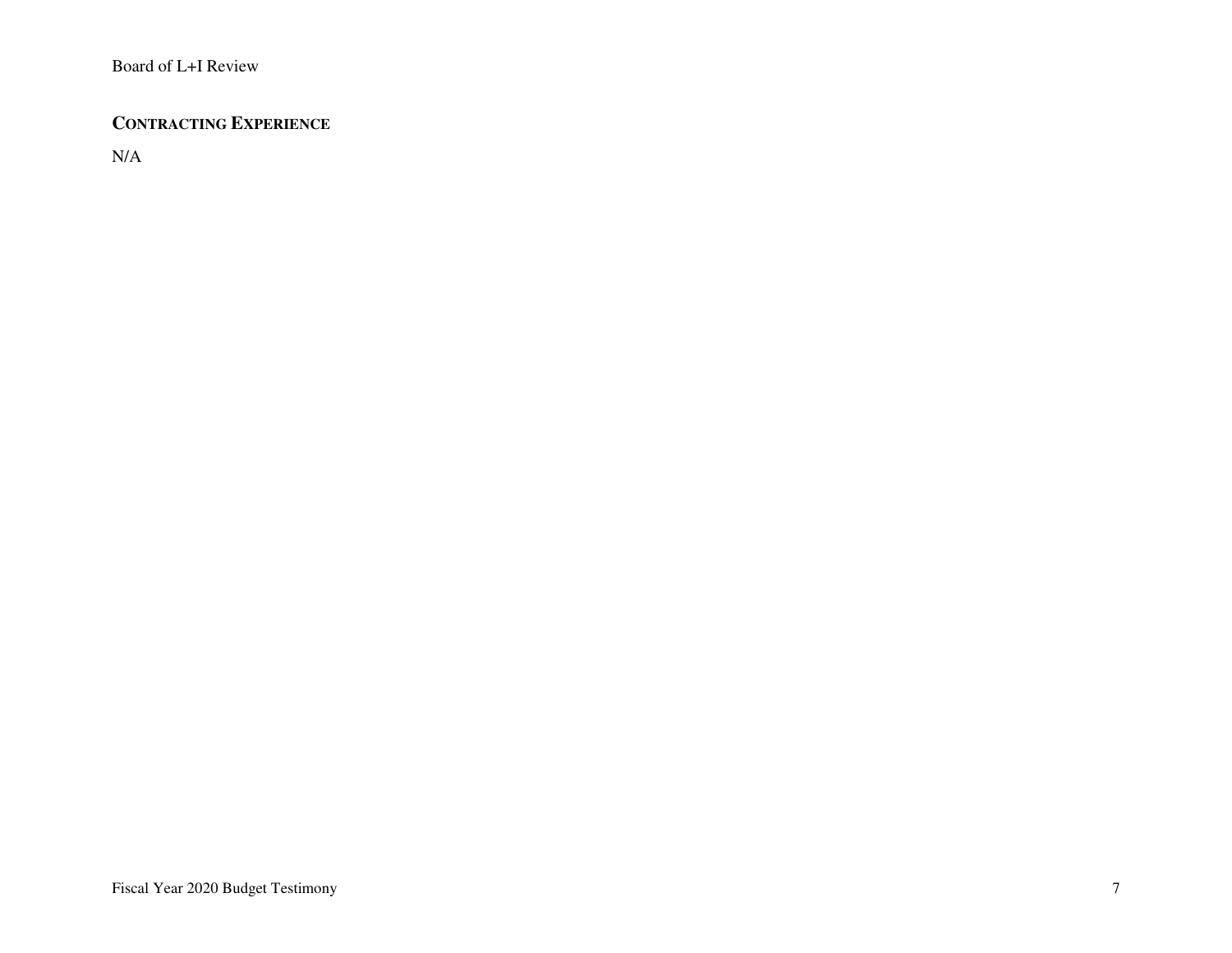# **EMPLOYEE DATA**

| <b>Staff Demographics (as of November 2018)</b> |                  |                |                        |                  |                  |
|-------------------------------------------------|------------------|----------------|------------------------|------------------|------------------|
| <b>Full-Time Staff</b>                          |                  |                | <b>Executive Staff</b> |                  |                  |
|                                                 | Male             | Female         |                        | Male             | Female           |
|                                                 | African-         | African-       |                        | African-         | African-         |
|                                                 | American         | American       |                        | American         | American         |
| Total                                           | $\overline{0}$   | $\mathbf{1}$   | <b>Total</b>           | $\theta$         | $\mathbf{0}$     |
| % of Total                                      | $0\%$            | 50%            | % of Total             | $0\%$            | $0\%$            |
| Average Salary                                  | N/A              | \$47,093       | Average Salary         | N/A              | N/A              |
| <b>Median Salary</b>                            | N/A              | \$47,093       | Median Salary          | N/A              | N/A              |
|                                                 | White            | White          |                        | White            | White            |
| Total                                           | $\overline{0}$   | 1              | Total                  | $\mathbf{0}$     | $\theta$         |
| % of Total                                      | $0\%$            | 50%            | % of Total             | $0\%$            | $0\%$            |
| Average Salary                                  | N/A              | \$44,445       | Average Salary         | N/A              | N/A              |
| <b>Median Salary</b>                            | N/A              | \$44,445       | <b>Median Salary</b>   | N/A              | N/A              |
|                                                 | Hispanic         | Hispanic       |                        | Hispanic         | Hispanic         |
| Total                                           | $\overline{0}$   | $\overline{0}$ | Total                  | $\theta$         | $\theta$         |
| % of Total                                      | $0\%$            | $0\%$          | % of Total             | $0\%$            | $0\%$            |
| Average Salary                                  | N/A              | N/A            | Average Salary         | N/A              | $\rm N/A$        |
| <b>Median Salary</b>                            | N/A              | N/A            | Median Salary          | N/A              | N/A              |
|                                                 | Asian            | Asian          |                        | Asian            | Asian            |
| Total                                           | $\overline{0}$   | $\theta$       | Total                  | $\mathbf{0}$     | $\mathbf{0}$     |
| % of Total                                      | $0\%$            | $0\%$          | % of Total             | $0\%$            | $0\%$            |
| Average Salary                                  | $\rm N/A$        | N/A            | Average Salary         | $\rm N/A$        | $\rm N/A$        |
| Median Salary                                   | N/A              | N/A            | Median Salary          | N/A              | N/A              |
|                                                 | Other            | Other          |                        | Other            | Other            |
| Total                                           | $\overline{0}$   | $\overline{0}$ | Total                  | $\Omega$         | $\mathbf{0}$     |
| % of Total                                      | $0\%$            | $0\%$          | % of Total             | $0\%$            | $0\%$            |
| Average Salary                                  | N/A              | N/A            | Average Salary         | N/A              | N/A              |
| Median Salary                                   | N/A              | N/A            | <b>Median Salary</b>   | N/A              | N/A              |
|                                                 | Bilingual        | Bilingual      |                        | Bilingual        | Bilingual        |
| Total                                           | $\overline{0}$   | $\theta$       | Total                  | $\mathbf{0}$     | $\theta$         |
| % of Total                                      | $0\%$            | $0\%$          | % of Total             | $0\%$            | $0\%$            |
| Average Salary                                  | N/A              | N/A            | Average Salary         | N/A              | N/A              |
| Median Salary                                   | N/A              | N/A            | Median Salary          | N/A              | N/A              |
|                                                 | Male             | Female         |                        | Male             | Female           |
| Total                                           | $\boldsymbol{0}$ | $\overline{c}$ | Total                  | $\boldsymbol{0}$ | $\boldsymbol{0}$ |
| % of Total                                      | $0\%$            | $100\%$        | % of Total             | $0\%$            | $0\%$            |
| Average Salary                                  | N/A              | \$45,769       | Average Salary         | N/A              | N/A              |
| <b>Median Salary</b>                            | N/A              | \$45,769       | <b>Median Salary</b>   | N/A              | N/A              |